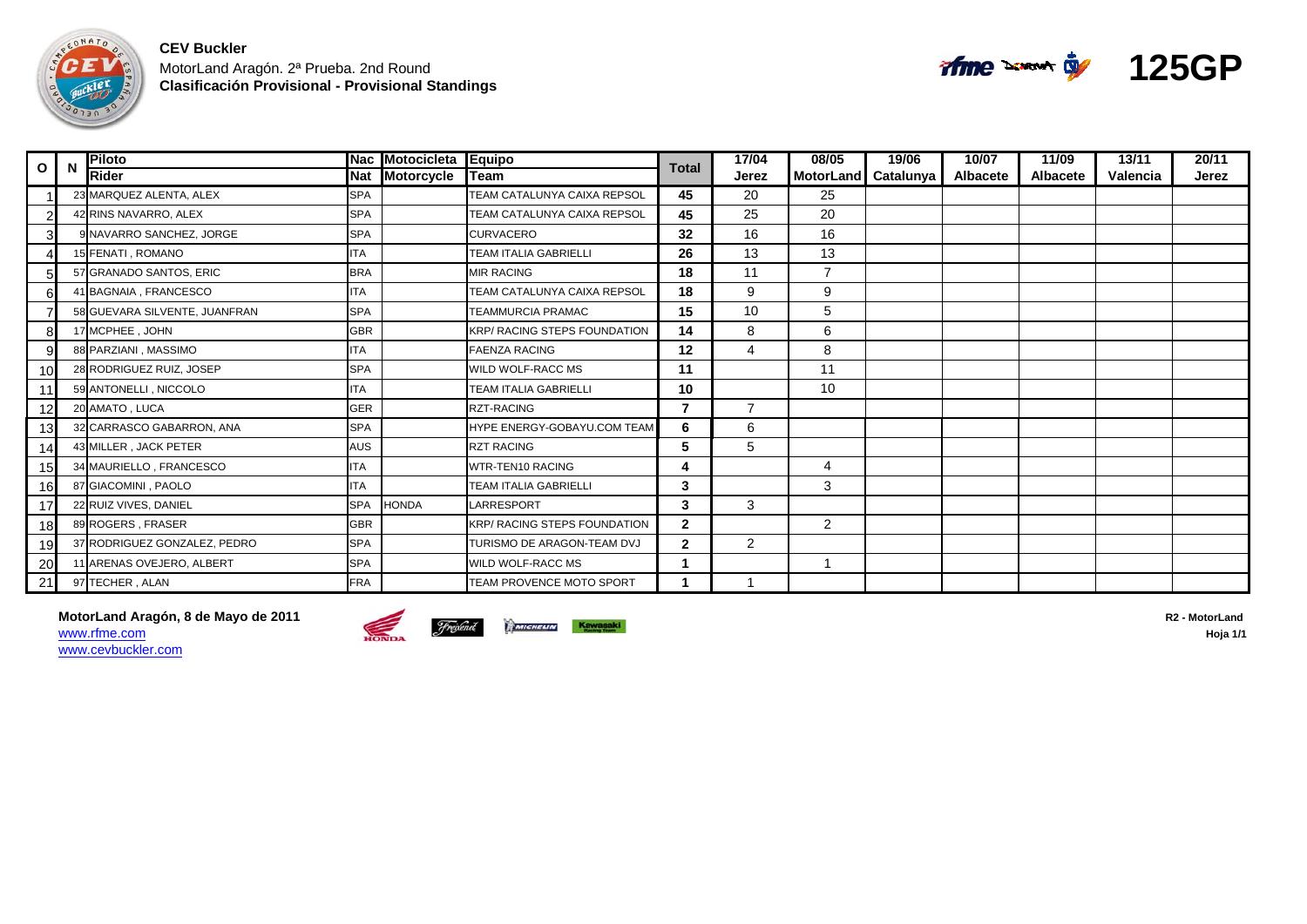

| $\mathbf{o}$    | N | <b>Piloto</b>                  |            | Nac Motocicleta Equipo |                                | <b>Total</b> | 17/04          | 08/05            | 19/06     | 10/07           | 11/09           | 13/11    | 20/11 |
|-----------------|---|--------------------------------|------------|------------------------|--------------------------------|--------------|----------------|------------------|-----------|-----------------|-----------------|----------|-------|
|                 |   | <b>Rider</b>                   | <b>Nat</b> | Motorcycle             | lTeam                          |              | Jerez          | <b>MotorLand</b> | Catalunya | <b>Albacete</b> | <b>Albacete</b> | Valencia | Jerez |
|                 |   | 31 MORALES GOMEZ, CARMELO      | <b>SPA</b> | <b>SUTER</b>           | <b>GIGASET LAGLISSE</b>        | 45           | 20             | 25               |           |                 |                 |          |       |
|                 |   | 18 TORRES FERNANDEZ, JORDI     | <b>SPA</b> | <b>SUTER</b>           | <b>GIGASET LAGLISSE</b>        | 45           | 25             | 20               |           |                 |                 |          |       |
|                 |   | 21 MORENO NAVAS, IVAN          | <b>SPA</b> |                        | TEAM ANDALUCIA BANCA CÍVICA    | 32           | 16             | 16               |           |                 |                 |          |       |
|                 |   | 75 KOYAMA, TOMOYOSHI           | JPN        | <b>SUTER</b>           | CIPMOTO2                       | 26           | 13             | 13               |           |                 |                 |          |       |
| 51              |   | 40 RAMOS ALVARO, ROMAN         | <b>SPA</b> | <b>SUTER</b>           | ARGUIÑANO RACING               | 17           | 10             | $\overline{7}$   |           |                 |                 |          |       |
|                 |   | 23 BONASTRE ALBEROLA, ADRIAN   | <b>SPA</b> | AJR                    | <b>LS2 MOTORRAD</b>            | 16           | 8              | 8                |           |                 |                 |          |       |
|                 |   | 15 TIRADO MARTIN, MANUEL DAVID | <b>SPA</b> | <b>INMOTEC</b>         | <b>TIRADO TEAM</b>             | 15           | 6              | 9                |           |                 |                 |          |       |
| 8               |   | 17 TIZON IBAÑEZ, ARTURO        | <b>SPA</b> | <b>AJR</b>             | <b>MR GRIFUL</b>               | 11           |                | 11               |           |                 |                 |          |       |
| 9 <sup>l</sup>  |   | 32 GAGNE, JAKE                 | <b>USA</b> | <b>PROMOHARRIS</b>     | <b>PROMORACING</b>             | 11           | 11             |                  |           |                 |                 |          |       |
| 10 <sup>l</sup> |   | 27 MENCHEN GONZALEZ, ADRIAN    | <b>SPA</b> |                        | <b>MIR RACING</b>              | 10           |                | 10               |           |                 |                 |          |       |
|                 |   | 71 TAROZZI . MATTIA            | <b>ITA</b> | <b>SUTER</b>           | <b>FAENZA RACING</b>           | 10           | $\overline{7}$ | 3                |           |                 |                 |          |       |
| 12              |   | 44 VIÑALES MARES, ISAAC        | <b>SPA</b> | <b>PROMOHARRIS</b>     | <b>PROMORACING</b>             | 9            | 9              |                  |           |                 |                 |          |       |
| 13              |   | 16 CLIMENT SANCHIS, OSCAR      | <b>SPA</b> |                        | <b>TEAM CLIMENT</b>            | 6            |                | 6                |           |                 |                 |          |       |
| 14              |   | 20 SCHOLTZ, MATHEW ROY         | <b>RSA</b> |                        | <b>PROMOHARRIS PROMORACING</b> | 5            |                | 5                |           |                 |                 |          |       |
| 15              |   | 76 MORA GONZALEZ, LUIS MIGUEL  | <b>SPA</b> |                        | <b>H43 HERNÁNDEZ</b>           | 5            | 5              |                  |           |                 |                 |          |       |
| 16              |   | 74 PABLO GONZALEZ, ANDRES      | ARG        | <b>AJR</b>             | <b>MR GRIFUL</b>               | 5            | 3              | $\overline{2}$   |           |                 |                 |          |       |
| 17              |   | 56 LEIGH-SMITH, BLAKE          | <b>AUS</b> |                        | <b>BRP RACING</b>              | 4            |                | 4                |           |                 |                 |          |       |
| 18              |   | 72 FERRER CAMPRUBI, JAUME      | <b>SPA</b> | <b>SUTER</b>           | <b>GIGASET LAGLISSE</b>        | 4            | 4              |                  |           |                 |                 |          |       |
| 19              |   | 83 BERD, HIEMER                | <b>GER</b> | <b>MZ RE HONDA</b>     | <b>MZ RACING TEAM</b>          | $\mathbf{2}$ | $\overline{2}$ |                  |           |                 |                 |          |       |
| 20              |   | 77 PROS CORTIJO, DAVID         | <b>SPA</b> | <b>BIMOTA</b>          | <b>SAG CASTROL</b>             |              |                |                  |           |                 |                 |          |       |
| 21              |   | 51 SANCHEZ ALCALA, ALVARO      | <b>SPA</b> | <b>AJR</b>             | AMB COACH TEAM                 |              |                |                  |           |                 |                 |          |       |

**MotorLand Aragón, 8 de Mayo de 2011 R2 - MotorLand**  www.rfme.com**hoja** Hoja 1/1 www.cevbuckler.com





**Moto2**

of the same of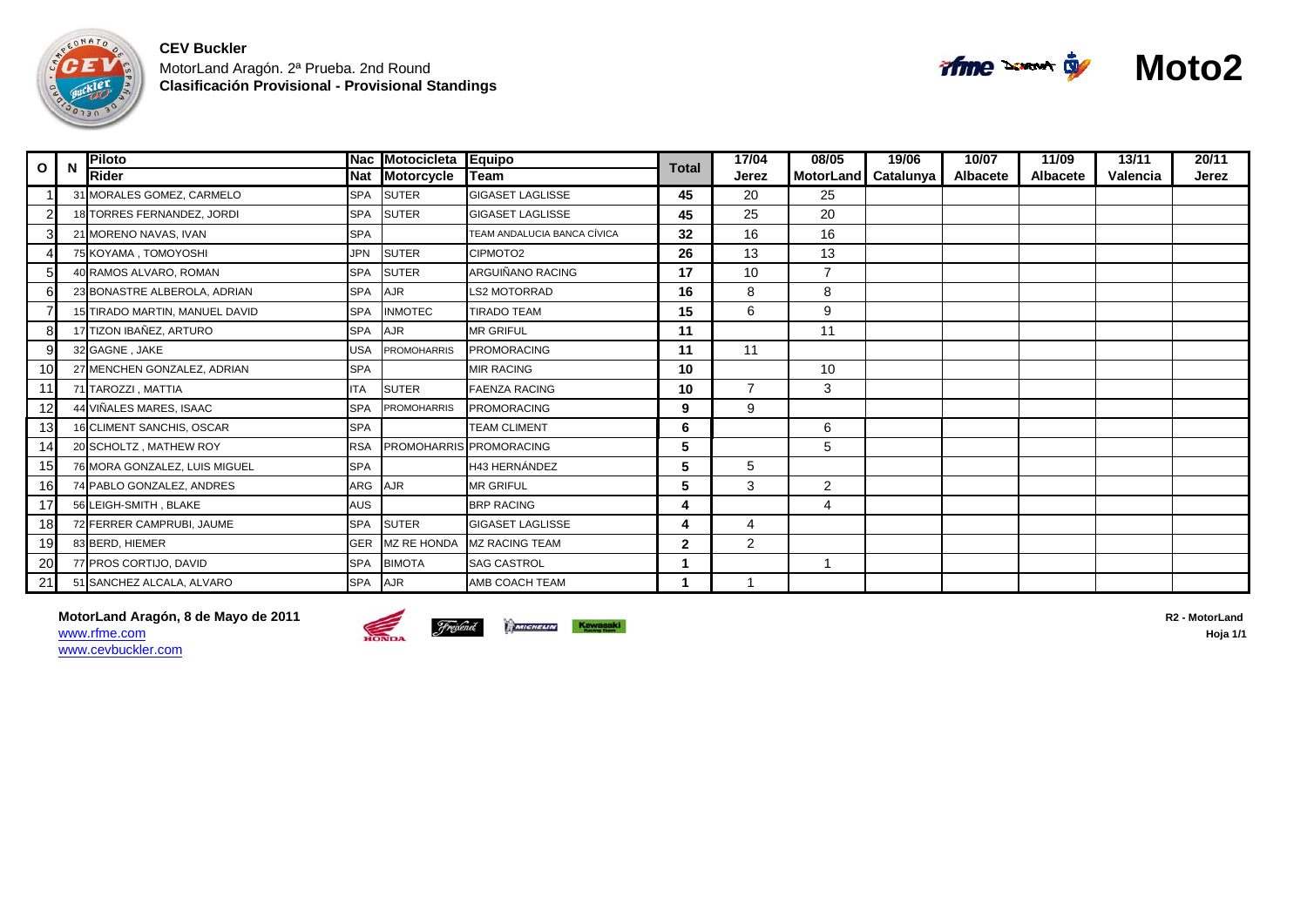



# **Stock Extreme**

| $\circ$ $\mathsf{l}$ | <b>N</b> | <b>Piloto</b>                    |            | Nac Motocicleta     | <b>Equipo</b>                  | <b>Total</b>   | 17/04          | 08/05               | 19/06 | 10/07           | 11/09           | 13/11    | 20/11 |
|----------------------|----------|----------------------------------|------------|---------------------|--------------------------------|----------------|----------------|---------------------|-------|-----------------|-----------------|----------|-------|
|                      |          | Rider                            | <b>Nat</b> | <b>Motorcycle</b>   | Team                           |                | Jerez          | MotorLand Catalunya |       | <b>Albacete</b> | <b>Albacete</b> | Valencia | Jerez |
|                      |          | 51 BARRAGAN PORTILLA, SANTIAGO   | <b>SPA</b> | <b>KAWASAKI</b>     | EXTREMADURA JUNIOR T. KAWASAKI | 50             | 25             | 25                  |       |                 |                 |          |       |
|                      |          | 34 DEL AMOR CUETO, XAVIER        | <b>SPA</b> | <b>BMW MOTORRAD</b> | MOTORRAD COMPETICION           | 40             | 20             | 20                  |       |                 |                 |          |       |
|                      |          | 22 SILVA ALBEROLA, IVAN          | <b>SPA</b> | <b>KAWASAKI</b>     | KAWASAKI PALMETO PL RACING     | 29             | 13             | 16                  |       |                 |                 |          |       |
|                      |          | <b>RIVAS FERNANDEZ, DANIEL</b>   | <b>SPA</b> | <b>BMW MOTORRAD</b> | MOTORRAD COMPETICION           | 25             | 16             | 9                   |       |                 |                 |          |       |
|                      |          | *92 MARIÑELARENA, ALEJANDRO      | <b>SPA</b> | <b>BMW MOTORRAD</b> | <b>CNS MOTORSPORT</b>          | 24             | 11             | 13                  |       |                 |                 |          |       |
| 6                    |          | 69 FERRER CASTELLO, ENRIQUE      | <b>SPA</b> |                     | DUES RODES J.PINO COMPETICION  | 20             | 9              | 11                  |       |                 |                 |          |       |
|                      |          | 42 LOPEZ SANZ, ALBERTO           | <b>SPA</b> | <b>BMW MOTORRAD</b> | MOTORRAD COMPETICION           | 20             | 10             | 10                  |       |                 |                 |          |       |
|                      |          | 58 HIDALGO ALVAREZ, FCO, JAVIER  | <b>SPA</b> |                     | <b>HIDALVA TEAM</b>            | 12             | $\overline{4}$ | 8                   |       |                 |                 |          |       |
|                      |          | *82 ROSELL ARAGON, ELENA         | <b>SPA</b> | <b>KAWASAKI</b>     | <b>KAWASAKI PLR</b>            | 8              | 8              |                     |       |                 |                 |          |       |
| 10                   |          | *64 HO ALCAIDE, ALFONSO          | <b>SPA</b> | YAMAHA              | <b>MALLORCA NEW LIMIT</b>      | $\overline{7}$ |                | $\overline{7}$      |       |                 |                 |          |       |
| 11                   |          | 57 CASAS PENDON, FERRAN          | <b>SPA</b> |                     | MARVEL HOTELS RACING TEAM      | $\overline{7}$ | $\overline{7}$ |                     |       |                 |                 |          |       |
|                      |          | *61 RODRIGUEZ GRAS, FELIX        | <b>SPA</b> | <b>BMW MOTORRAD</b> | <b>LAGLISSE STOCK 1000</b>     | $\overline{7}$ | 2              | 5                   |       |                 |                 |          |       |
| 13                   |          | 55 CORTES LLORENTE, MIGUEL A.    | <b>SPA</b> | <b>BMW MOTORRAD</b> | <b>EMS COMPETICIÓN</b>         | 6              |                | 6                   |       |                 |                 |          |       |
| 14                   |          | *48 SANTAMARIA FONOLLOSA, ALBERT | <b>SPA</b> | <b>KAWASAKI</b>     | PROLIMIT RACING                | 6              | 6              |                     |       |                 |                 |          |       |
| 15                   |          | *65 GOMEZ, JUAN ERIC             | <b>FRA</b> | <b>BMW MOTORRAD</b> | <b>JEG</b>                     | 5              | 5              |                     |       |                 |                 |          |       |
| 16                   |          | 76 MARTINEZ MAS, BERNAT          | <b>SPA</b> | YAMAHA              | <b>TEAM BERNAT</b>             | 4              |                |                     |       |                 |                 |          |       |
| 17                   |          | *72 PURROY PEREZ, JON            | <b>SPA</b> | <b>BMW</b>          | <b>JP RACING</b>               | 3              |                | 3                   |       |                 |                 |          |       |
| 18                   |          | *49 MARTINEZ MOSQUERA, RAUL      | <b>SPA</b> | YAMAHA              | MEDES EQUIPO DE CARRERAS       | $\mathbf{3}$   | 3              |                     |       |                 |                 |          |       |
| 19                   |          | *75 GARCIA BENITO, CARLOS        | <b>SPA</b> | <b>HONDA</b>        | <b>HONDA PRORACING</b>         | $\mathbf{2}$   |                | 2                   |       |                 |                 |          |       |
| 20                   |          | *20 ALONSO HERNANDEZ, JUAN A.    | <b>SPA</b> | <b>HONDA</b>        | ALONMOSPORT                    |                |                |                     |       |                 |                 |          |       |
| 21                   |          | *35 SAINZ FRAILE, LUIS FERNANDO  | <b>SPA</b> | YAMAHA              | <b>ILUSION TEAM</b>            |                |                |                     |       |                 |                 |          |       |

**MotorLand Aragón, 8 de Mayo de 2011 R2 - MotorLand**  www.rfme.comwww.cevbuckler.com

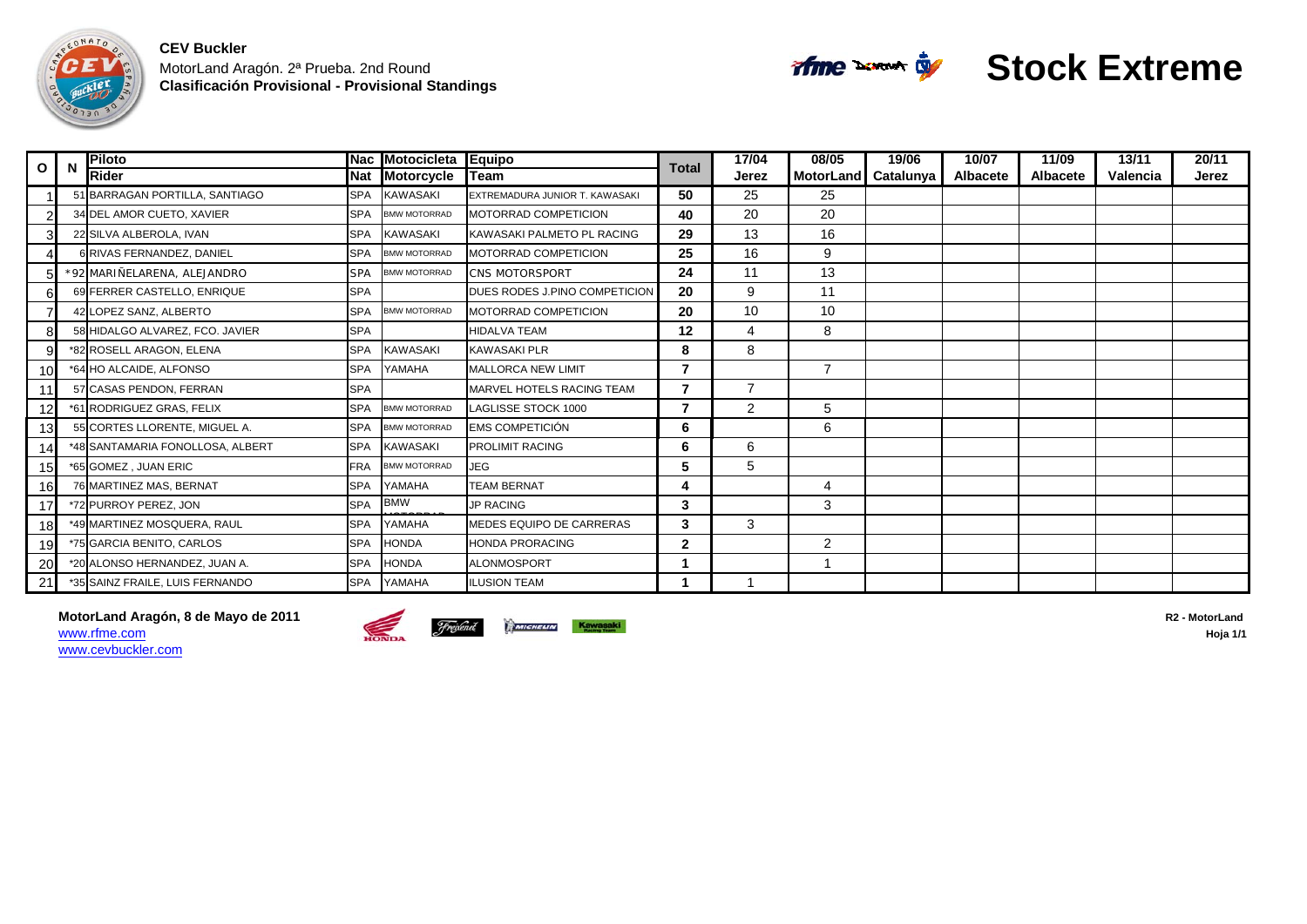



# **Stock Extreme-Pri**

| $\mathbf{o}$ | N | <b>Piloto</b>                     |            | Nac Motocicleta     | Equipo                        | <b>Total</b> | 17/04          | 08/05               | 19/06 | 10/07           | 11/09           | 13/11    | 20/11 |
|--------------|---|-----------------------------------|------------|---------------------|-------------------------------|--------------|----------------|---------------------|-------|-----------------|-----------------|----------|-------|
|              |   | Rider                             | Nat        | <b>Motorcycle</b>   | lTeam                         |              | Jerez          | MotorLand Catalunya |       | <b>Albacete</b> | <b>Albacete</b> | Valencia | Jerez |
|              |   | *92 MARIÑELARENA, ALEJANDRO       | <b>SPA</b> | BMW MOTO            | <b>CNS MOTORSPORT</b>         | 50           | 25             | 25                  |       |                 |                 |          |       |
|              |   | *61 RODRIGUEZ GRAS, FELIX         | <b>SPA</b> | <b>BMW MOTORRAD</b> | LAGLISSE STOCK 1000           | 26           | 10             | 16                  |       |                 |                 |          |       |
|              |   | *64 HO ALCAIDE, ALFONSO           | <b>SPA</b> | YAMAHA              | <b>MALLORCA NEW LIMIT</b>     | 22           | $\overline{2}$ | 20                  |       |                 |                 |          |       |
|              |   | *82 ROSELL ARAGON, ELENA          | <b>SPA</b> | <b>KAWASAKI</b>     | <b>KAWASAKI PLR</b>           | 20           | 20             |                     |       |                 |                 |          |       |
|              |   | *49 MARTINEZ MOSQUERA, RAUL       | <b>SPA</b> | YAMAHA              | MEDES EQUIPO DE CARRERAS      | 19           | 11             | 8                   |       |                 |                 |          |       |
|              |   | *20 ALONSO HERNANDEZ, JUAN A.     | <b>SPA</b> | <b>HONDA</b>        | <b>ALONMOSPORT</b>            | 18           | 8              | 10                  |       |                 |                 |          |       |
|              |   | *48 SANTAMARIA FONOLLOSA, ALBERT  | <b>SPA</b> | KAWASAKI            | <b>PROLIMIT RACING</b>        | 16           | 16             |                     |       |                 |                 |          |       |
|              |   | *72 PURROY PEREZ, JON             | <b>SPA</b> | <b>BMW MOTORRAD</b> | <b>JP RACING</b>              | 13           |                | 13                  |       |                 |                 |          |       |
| g            |   | *65 GOMEZ, JUAN ERIC              | <b>FRA</b> | <b>BMW MOTORRAD</b> | <b>JEG</b>                    | 13           | 13             |                     |       |                 |                 |          |       |
| <b>10</b>    |   | *75 GARCIA BENITO, CARLOS         | <b>SPA</b> | <b>HONDA</b>        | <b>HONDA PRORACING</b>        | 11           |                | 11                  |       |                 |                 |          |       |
|              |   | *15 LOPEZ ARIAS. MIGUEL ANGEL     | <b>SPA</b> | <b>BMW MOTORRAD</b> | LAGLISSE STOCK 1000           | 11           | $\overline{7}$ | 4                   |       |                 |                 |          |       |
|              |   | *36 REGO CARVALHO, NUNO           | <b>POR</b> | <b>HONDA</b>        | <b>HONDA PRORACING</b>        | 9            |                | 9                   |       |                 |                 |          |       |
| 13           |   | *35 SAINZ FRAILE, LUIS FERNANDO   | <b>SPA</b> | YAMAHA              | <b>ILUSION TEAM</b>           | 9            | 9              |                     |       |                 |                 |          |       |
| 14           |   | *19 GOMEZ ENCINAS, RAUL           | <b>SPA</b> | <b>HONDA</b>        | TEAM EXTREMADURA COMPET. VRYA | 7            |                | $\overline{7}$      |       |                 |                 |          |       |
| 15           |   | *28 RODRIGUEZ GUILLEN, ALEJANDRO  | <b>SPA</b> | YAMAHA              | <b>ALPALE RACING</b>          | 6            |                | 6                   |       |                 |                 |          |       |
| 16           |   | *81 SALVADOR VERA, EDUARDO        | <b>SPA</b> | <b>BMW MOTORRAD</b> | <b>BMW EASYRACE</b>           | 6            | 6              |                     |       |                 |                 |          |       |
| 17           |   | *91 LOPEZ MUÑOZ, MARC             | <b>SPA</b> | YAMAHA              | <b>ILUSION TEAM</b>           | 5            |                | 5                   |       |                 |                 |          |       |
| 18           |   | *23 BERGA PARRA, ENRIQUE          | <b>SPA</b> | YAMAHA              | <b>GSB GETAFE SPORT BIKER</b> | 5            | 5              |                     |       |                 |                 |          |       |
| 19           |   | *26 GANDARA GUTIERREZ, ADRIAN     | <b>SPA</b> | <b>HONDA</b>        | <b>VRC</b>                    | 4            | 4              |                     |       |                 |                 |          |       |
| 20           |   | *88 KONOVALOV, NIKOLAY            | <b>RUS</b> | YAMAHA              | <b>DMC TEAM</b>               | 4            | $\mathbf 1$    | 3                   |       |                 |                 |          |       |
| 21           |   | *90 COVENTRY, SAM                 | <b>GBR</b> | <b>HONDA</b>        | QUELCH PGS RACING             | 3            | 3              |                     |       |                 |                 |          |       |
| 22           |   | *41 CASTELLANO RODRIGUEZ. JOSE R. | <b>SPA</b> | <b>KAWASAKI</b>     | <b>CHAMPI TEAM</b>            | 2            |                | 2                   |       |                 |                 |          |       |
| 23           |   | *99 RIOS HEREDIA, JAVIER          | <b>SPA</b> | YAMAHA              | <b>PROJECT RACING</b>         |              |                |                     |       |                 |                 |          |       |

**MotorLand Aragón, 8 de Mayo de 2011** R2 - MotorLand **Prevented Aragón, 8 de Mayo de 2011 R2 - MotorLand Prevented By Artiched Contracted R2 - MotorLand By Aragonical Prevention** www.rfme.com**hoja 1/1 Hoja 1/1 Hoja 1/1** www.cevbuckler.com

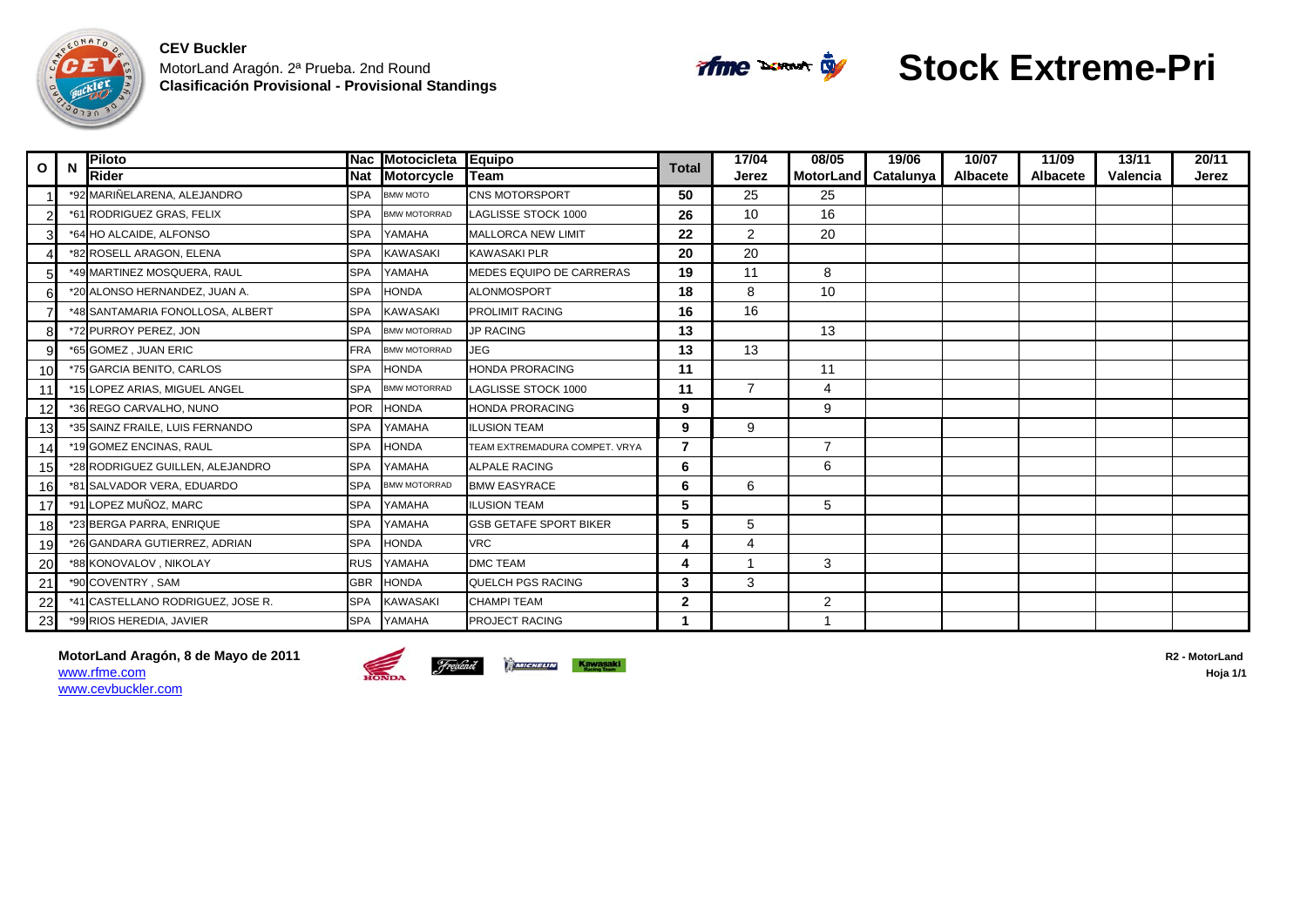



# **Kawasaki Ninja Cup**

| $\mathbf{o}$    | <b>Piloto</b>                  | <b>Nac</b> | <b>Motocicleta</b> | Equipo                         | <b>Total</b> | 17/04          | 08/05            | 19/06     | 11/09           | 13/11    |
|-----------------|--------------------------------|------------|--------------------|--------------------------------|--------------|----------------|------------------|-----------|-----------------|----------|
|                 | <b>Rider</b>                   | <b>Nat</b> | <b>Motorcycle</b>  | Team                           |              | Jerez          | <b>MotorLand</b> | Catalunya | <b>Albacete</b> | Valencia |
|                 | 73 ALARTE GONZALEZ, ANTONIO    | <b>SPA</b> | <b>KAWASAKI</b>    | <b>BASOLI SABADELL</b>         | 50           | 25             | 25               |           |                 |          |
|                 | 4 ARAUJO SANCHEZ, ADRIA        | <b>SPA</b> | KAWASAKI           | <b>MOTOBIKE</b>                | 36           | 20             | 16               |           |                 |          |
|                 | 24 POYATOS ALARCON, MIGUEL A.  | <b>SPA</b> | KAWASAKI           | <b>MALLORCA NEW LIMIT</b>      | 31           | 11             | 20               |           |                 |          |
|                 | 99 ALONSO GIL, SAMUEL          | <b>SPA</b> | <b>KAWASAKI</b>    | PALMETO MADRID                 | 20           | 9              | 11               |           |                 |          |
| 5               | 16 PALAO MUÑOZ, JULIO DAVID    | <b>SPA</b> | <b>KAWASAKI</b>    | <b>JADE MOTOR</b>              | 20           | 10             | 10               |           |                 |          |
| 61              | 3 VIDAL ROJO, CHRISTIAN        | <b>SPA</b> | <b>KAWASAKI</b>    | <b>MOTOCLUB GP</b>             | 17           | 8              | 9                |           |                 |          |
|                 | 57 VILCHES ALEJOS, ALAN        | <b>SPA</b> | <b>KAWASAKI</b>    | <b>TECNOMOTO SAN SEBASTIAN</b> | 16           | 16             |                  |           |                 |          |
|                 | 52 SOLORZA PARADA, JUAN MANUEL | ARG        | <b>KAWASAKI</b>    | <b>PALMETO RACING</b>          | 13           |                | 13               |           |                 |          |
| 9               | 38 HERNANDEZ VILA, ENRIQUE     | <b>SPA</b> | <b>KAWASAKI</b>    | <b>SCUTUM LOGISTIC</b>         | 13           | 13             |                  |           |                 |          |
| 10              | 32 ARROYO MARTINEZ, DANIEL     | <b>SPA</b> | <b>KAWASAKI</b>    | <b>PALMETO</b>                 | 11           | 7              | 4                |           |                 |          |
|                 | 44 MANZANILLA SAIZ, LEANDRO    | <b>SPA</b> | KAWASAKI           | <b>BASOLI SABADELL</b>         | 11           | 5              | 6                |           |                 |          |
| 12              | 12 ALCONCHEL POLO, JESUS       | <b>SPA</b> | KAWASAKI           | <b>DERMOTOR</b>                | 10           | 3              | 7                |           |                 |          |
| 13              | 9 STROHLEIN, STEFAN            | GER        | KAWASAKI           | <b>TEAM STROHLEIN</b>          | 9            | 6              | 3                |           |                 |          |
| 14              | 23 MANRIQUE GARCIA, JAVIER     | <b>SPA</b> | <b>KAWASAKI</b>    | PALMETO TCM                    | 8            |                | 8                |           |                 |          |
| 15              | 34 GIMÉNEZ CAÑADA, MARIO       | <b>SPA</b> | <b>KAWASAKI</b>    | <b>DERMOTOR</b>                | 5            |                | 5                |           |                 |          |
| 16              | 33 CARCHENILLA PINEDA, DANIEL  | <b>SPA</b> | <b>KAWASAKI</b>    | <b>PURO RACING</b>             | 4            | $\overline{4}$ |                  |           |                 |          |
| 17 <sup>1</sup> | 1 MORALES MACIAS, MIGUEL ANGEL | <b>SPA</b> | <b>KAWASAKI</b>    | PALMETO MALAGA                 | 4            | 2              | $\overline{2}$   |           |                 |          |
| 18              | 7 JONES RODRIGUEZ, SANDRA D.   | <b>SPA</b> | <b>KAWASAKI</b>    | <b>BASOLI</b>                  |              |                |                  |           |                 |          |
| 19              | 27 GUTIERREZ MILLAN, JORGE     | <b>SPA</b> | <b>KAWASAKI</b>    | PALMETO MADRID                 |              |                |                  |           |                 |          |

**MotorLand Aragón, 8 de Mayo de 2011** R2 - MotorLand **Freichel Constantino Constantino Constantino Constantino Constantino Constantino Constantino Constantino Constantino R2 - MotorLand Hoja 1/1** www.rfme.com





www.cevbuckler.com

**Hoja 1/1**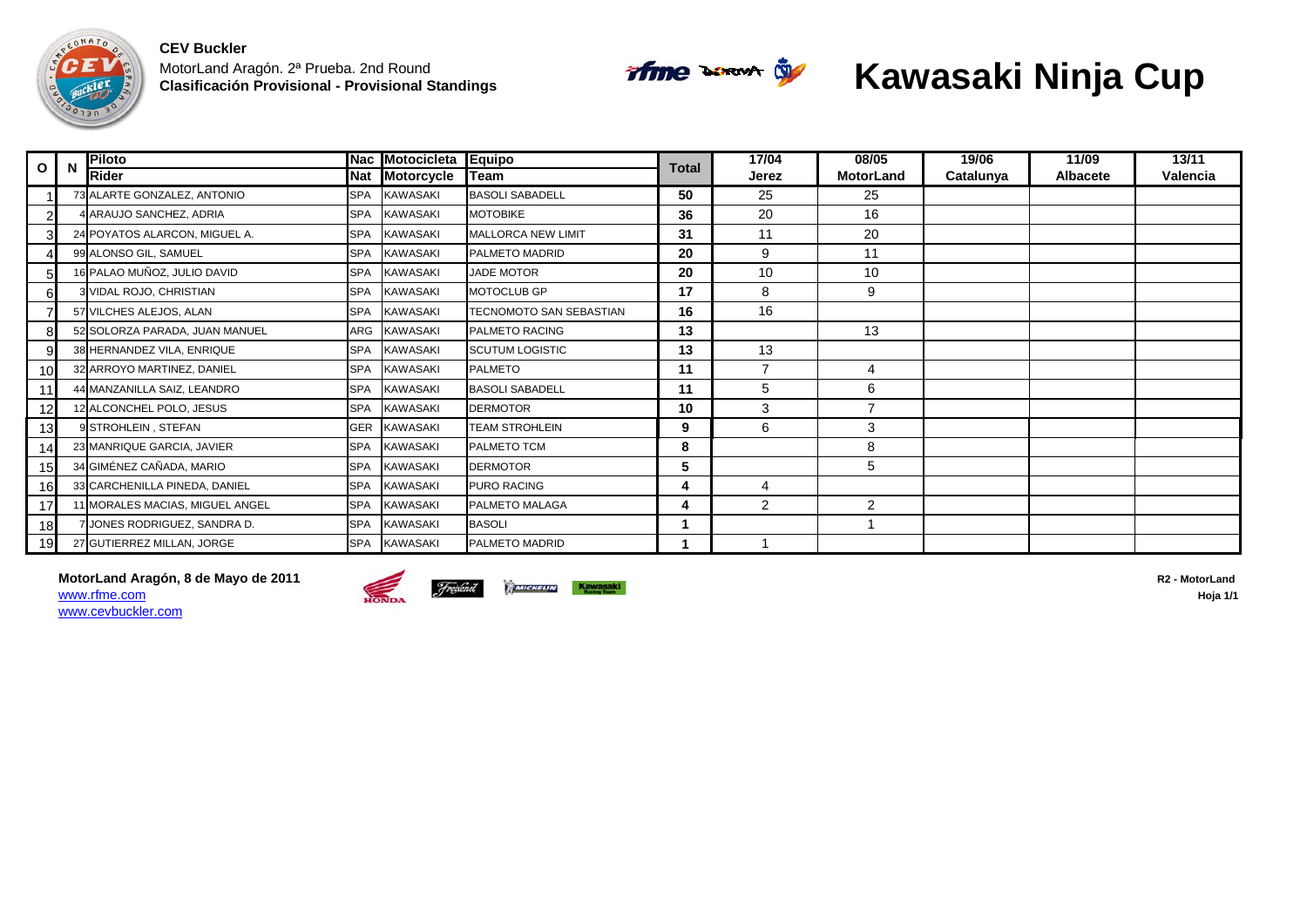



#### **Kawasaki Ninja Cup - Master 30**

| I 0 I N | Piloto                            |            | Nac Motocicleta Equipo |                                 | <b>Total</b> | 17/04 | 08/05            | 19/06     | 11/09           | 13/11    |
|---------|-----------------------------------|------------|------------------------|---------------------------------|--------------|-------|------------------|-----------|-----------------|----------|
|         | <b>Rider</b>                      | <b>Nat</b> | <b>Motorcycle</b>      | <b>ITeam</b>                    |              | Jerez | <b>MotorLand</b> | Catalunya | <b>Albacete</b> | Valencia |
|         | 11 MORALES MACIAS, MIGUEL ANGEL   | <b>SPA</b> | KAWASAKI               | <b>PALMETO MALAGA</b>           | 45           | 20    | 25               |           |                 |          |
|         | 26 POZO SANZ, SANTIAGO            | <b>SPA</b> | KAWASAKI               | <b>PALMETO RACING</b>           | 29           | 13    | 16               |           |                 |          |
|         | 27 GUTIERREZ MILLAN, JORGE        | <b>SPA</b> | <b>KAWASAKI</b>        | <b>PALMETO MADRID</b>           | 27           | 16    |                  |           |                 |          |
|         | 57 VILCHES ALEJOS, ALAN           | <b>SPA</b> | KAWASAKI               | <b>ITECNOMOTO SAN SEBASTIAN</b> | 25           | 25    |                  |           |                 |          |
|         | 8 CRUZ BARJE, DAVID               | SPA        | KAWASAKI               | <b>BASOLI SABADELL</b>          | 24           |       | -4.0             |           |                 |          |
|         | <b>JONES RODRIGUEZ. SANDRA D.</b> | <b>SPA</b> | KAWASAKI               | <b>BASOLI</b>                   | 20           |       | 20               |           |                 |          |

**MotorLand Aragón, 8 de Mayo de 2011 R2 - MotorLand** *Freiene* **Contract de Casacción de 2011 regional de Casacción de 2011 regional de Casacción de Casacción de 2011 regional de Casacción de Casacción de Casacción de Casa** www.rfme.com**Holding Holding Hoja 1/1** www.cevbuckler.com